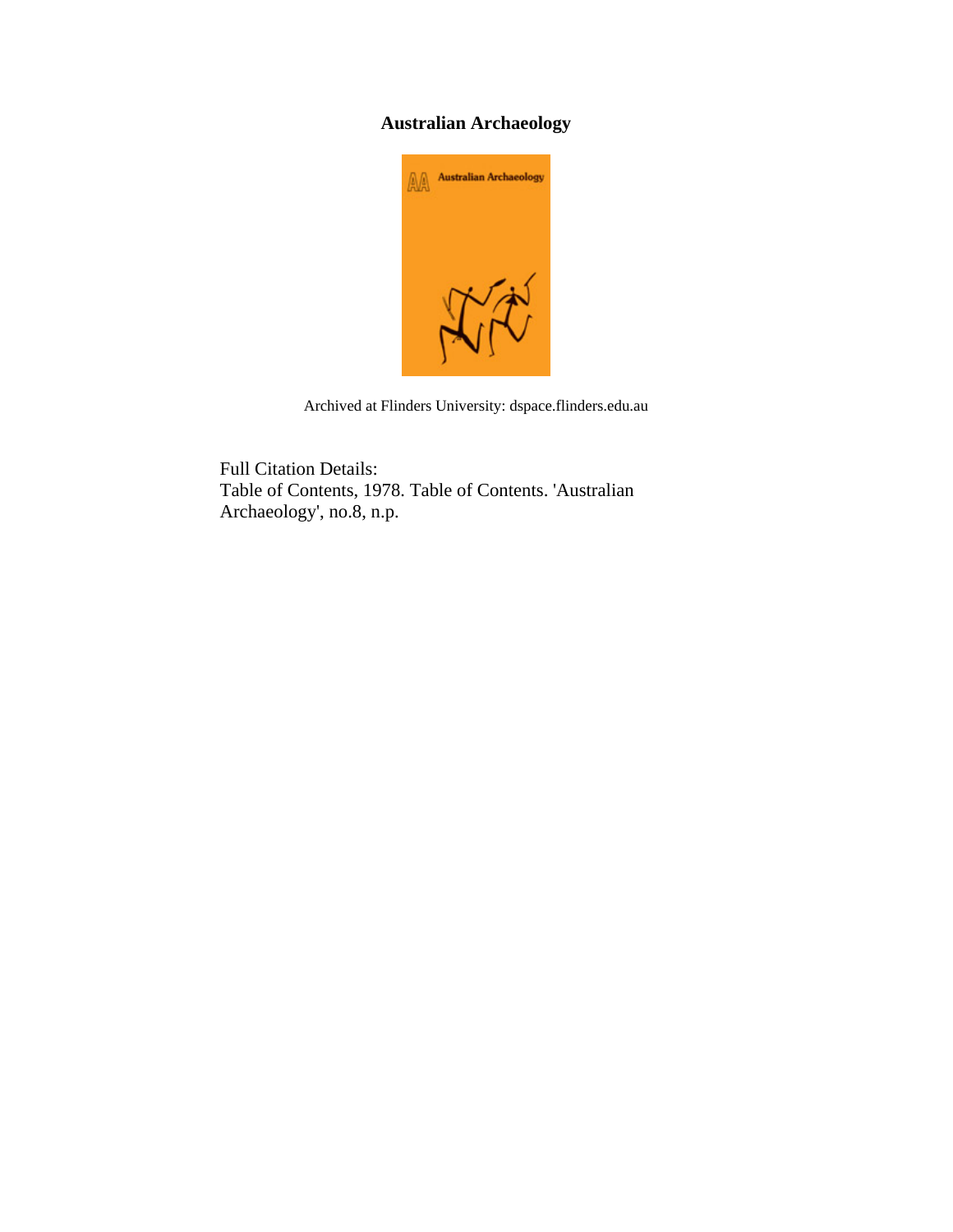## $\begin{array}{ll} \begin{array}{ll} \begin{array}{ll} \begin{array}{ll} \end{array} \\ \begin{array}{ll} \end{array} \\ \begin{array}{ll} \end{array} \\ \begin{array}{ll} \end{array} \\ \begin{array}{ll} \end{array} \\ \begin{array}{ll} \end{array} \\ \begin{array}{ll} \end{array} \\ \begin{array}{ll} \end{array} \end{array}$

AUSTRALIAN ARCHAEOLOGICAL ASSOCIATION NEWSLETTER

**No.8 September** 1978

## CONTENTS

| EDITORIAL                                                                                                                                  | (i)          |
|--------------------------------------------------------------------------------------------------------------------------------------------|--------------|
| IN MEMORIAM MAUREEN BYRNE<br>R. Ian Jack                                                                                                   | $\mathbf{1}$ |
| PRELIMINARY REPORT ON 1977 SURVEYS AND EXCAVATIONS<br>AT TURTLE ROCK, HERVEY RANGE, NORTH QUEENSLAND<br>John B. Campbell                   | 4            |
| SEA BEACH AND CAVE, DURRAS<br>R.F. Brissenden                                                                                              | 16           |
| BY THE SHORE<br>R.F. Brissenden                                                                                                            | 17           |
| SWASHWAY SANDBLOW<br>Ian Turner                                                                                                            | 18           |
| <b>EXTINCTION</b><br>Don Grayson                                                                                                           | 19           |
| A NOTE ON THE FAUNA FROM DEVON DOWNS SHELTER<br>M. Smith                                                                                   | 19           |
| KEN'S CAVE AND THE ART OF CENTRAL-WESTERN QUEENSLAND<br>M. Morwood                                                                         | 22           |
| A COMPUTER PROGRAM FOR ISOLATING GROUPS OF DRAMATIC<br>MASKS OF THE HELLENISTIC AND ROMAN PERIODS<br>Aedeen Madden, Enn Männik, Ken Sheedy | 32           |
| ANNUAL REPORT OF THE ARCHAEOLOGICAL SOCIETY OF<br>VICTORIA. 1977<br>D. Wayne Orchiston and C.S. Johnson                                    | 43           |
| NEW LIGHT ON THE LAPSTONE CREEK EXCAVATION<br>Frederick D. McCarthy                                                                        | 49           |
| THE ACHEULIAN INDUSTRY OF ROCK SHELTER IIIF-23 AT<br>BHIMBETKA, CENTRAL INDIA - A PRELIMINARY STUDY<br>V.N. Misra                          | 63           |
| ADAPTIVE TECHNOLOGY IN SOUTHWEST TASMANIA<br>R.L. Vanderwal                                                                                | 107          |